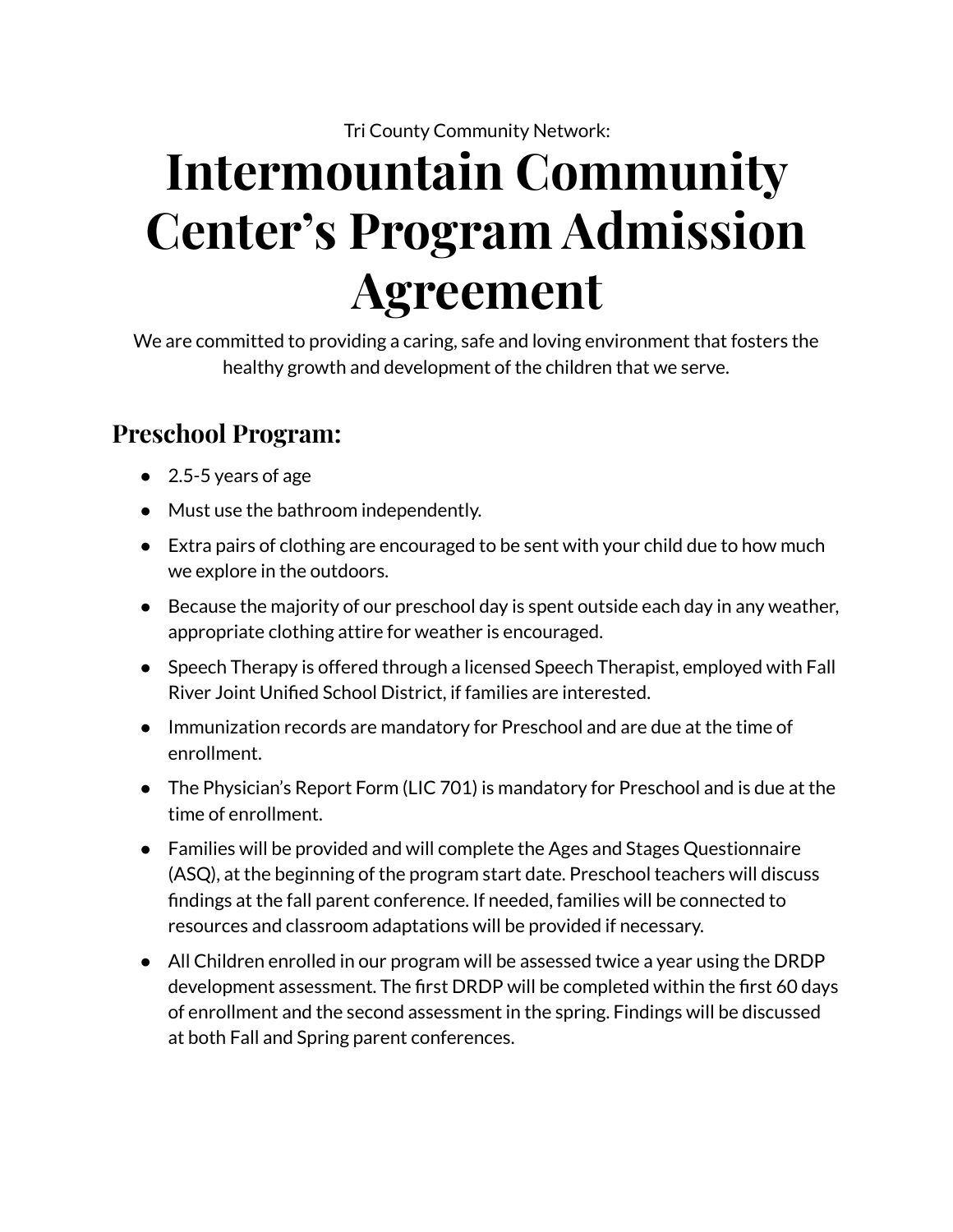#### **Preschool Tuition:** *AS OF AUGUST 1, 2021:*

- $\circ$  1 school day a week= \$62.00 per month
- $\circ$  2 school days a week= \$115.00 per month
- 3 school days a week= \$174.00 per month
- $\circ$  4 school days a week= \$233.00 per month
- 5 school days a week= \$290.00 per month
- **Preschool** tuition is billed on the 15th and due on the 1st, for the month following.
- **Preschool** tuition for the beginning of the school year in September, will be due at the time of enrollment.
- Because **preschool** tuition is prorated for the course of a school year (September-May), there are no discounts for holidays or vacation days.
- **Preschool:** Sick days can be made up on an unscheduled day during the month they are missed, if approved by a teacher. Missed days not made up within 30 days will be lost.

**Please check the preschool days you are requesting for your child:**

**Monday\_\_\_\_\_ Tuesday\_\_\_\_\_ Wednesday\_\_\_\_\_ Thursday\_\_\_\_\_ Friday\_\_\_\_\_**

## **School Age/After School/Summer Program:**

- $\bullet$  2.5-12 years of age.
- Must use the bathroom independently.
- During the school year, school aged children are bused from Elementary School to the Community Center after school at 2:45 pm, Monday through Thursday. On Friday, children arrive at the center at 1:30 pm.
- Burney Head Start also provides transportation to their students from their school to the Community Center.
- First time "Drop in" school aged children are permitted to attend the same day if appropriate paperwork is filled out in full.
- "Drop in" school aged children are welcome from 11:30 am-6:00 pm.
- Because most of the afternoon is spent outside each day in any weather, appropriate clothing attire for weather is encouraged. Extra pairs of clothing are encouraged to be sent with your child due to how much we explore in the outdoors.
- Summer program schedules will be determined at the start of the program in June.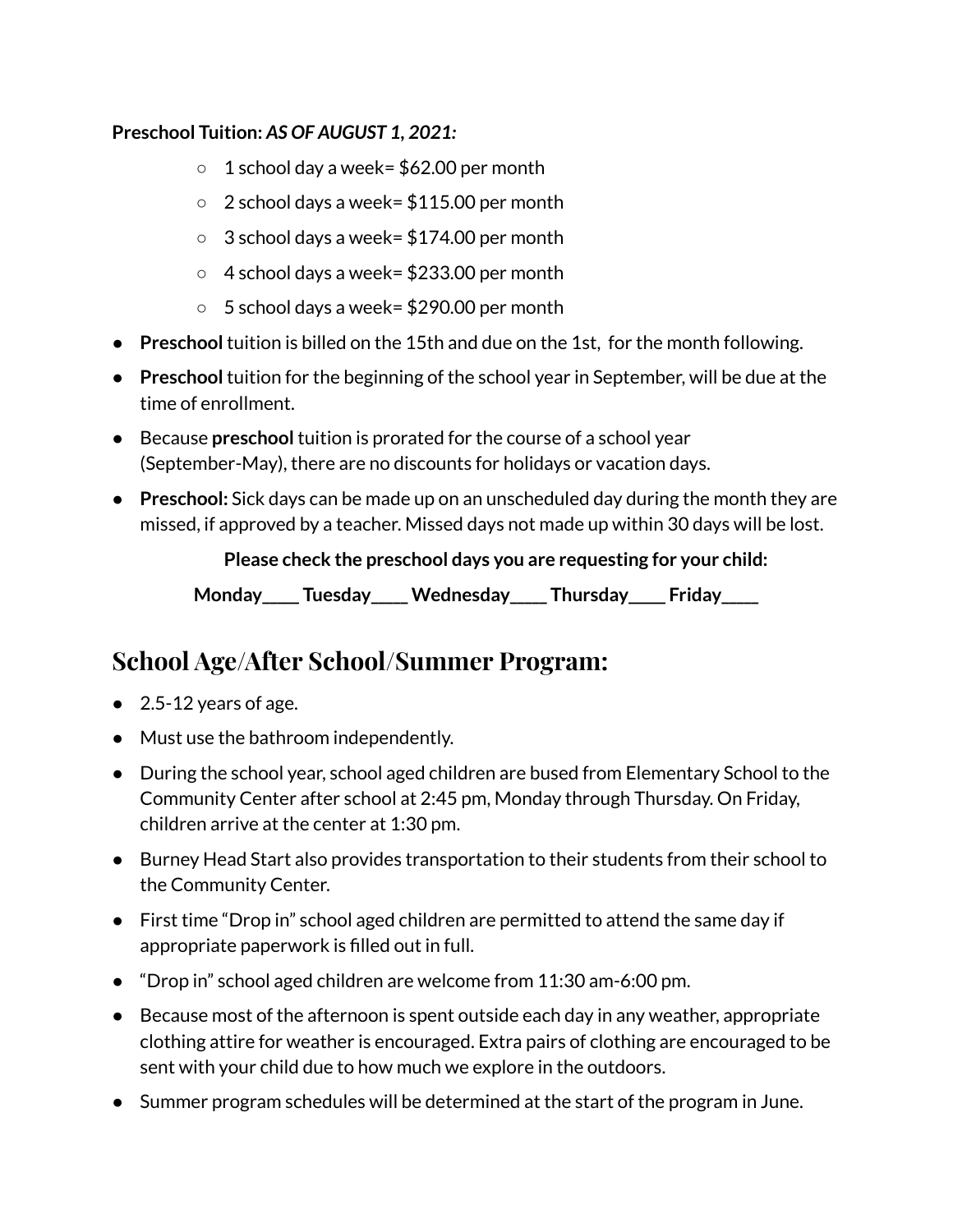- We do not offer transportation. All field trips will be on foot.
	- **Childcare hourly rate,** *AS OF JUNE 1, 2021***:**
		- \$3.40 per hour/per child (one hour minimum)
- **● Childcare/Afterschool Tuition** is billed on the 15th of each month, for the month prior and DUE on the 1st of the next month.
- Enrollment packets with emergency contact form are due at the time of enrollment.
- A Medical Justification form must be provided each year for any child with food allergies.

#### **Please check the childcare days you are requesting for your child:**

**Monday\_\_\_\_\_ Tuesday\_\_\_\_\_ Wednesday\_\_\_\_\_ Thursday\_\_\_\_\_ Friday\_\_\_\_\_**

## **Program Policies:**

- At Sign in and Sign out times, a full guardian signature is required to signify that the legal liability of your child is being passed to us and then back to you.
- The "Emergency Form" within this packet MUST BE COMPLETED IN FULL WITH A GUARDIAN SIGNATURE AT THE BOTTOM, including alternate emergency contacts and current contact information
- In both Preschool and Childcare/After School Programs, corporal punishment will not be used. Alternate ways of guiding behavior include:
	- Loss of extra activities, such as "Ice cream Friday or Movie Friday"
	- Calm down time
	- "Behavioral contracts" between student and teachers outlining rewards and consequences of behavior
	- Positive reinforcement
- If negative behavior in a student continues, the teachers will conduct meetings with guardians to come up with a behavioral plan. Because each family has different needs, the amount of meetings and warnings will be discussed and agreed upon by both parties.
- Grounds for dismissal is made possible if both guardians and teachers agree that the child's needs cannot be met in our program.
- Form "Consent for Emergency Medical Treatment" MUST BE COMPLETED IN FULL. In the "notes" section of the form, please include consent to give your child specific medication (ie: inhaler) or outline specific medical needs, if applicable.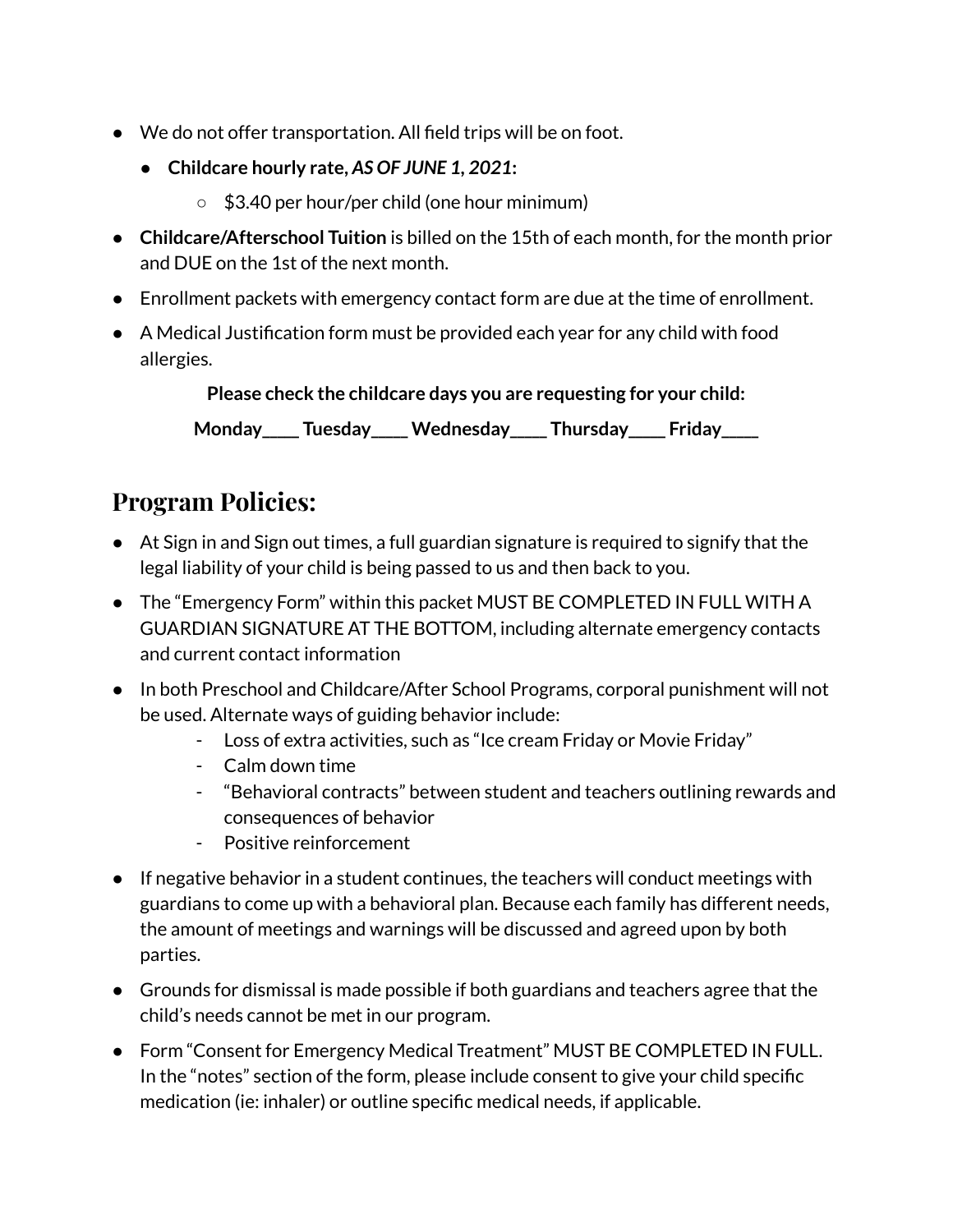## **Incidental Medical Plan:**

To ensure safe and accurate administration of Medication and Incidental Medical Services, to all children in care. Valley Child Care Center will enroll children that may need services for any of the following:

- Blood-Glucose Monitoring
- Administering Inhaled Medications
- Glucagon Administration
- Gastrostomy Tube: G-Tube
- EpiPen Jr. and EpiPen
- Insulin administration
- Emergency Anti-Seizure
- Other incidental medical Services

#### **Our Medication and Incidental Medical Services Administration Policy includes**:

- Written Authorization and instructions from the child's physician and a valid prescription.
- Written Authorization from the child's authorized representative. Parents must complete the *Consent for Emergency Medical Treatment form.*
- Medication, supplies and equipment must be in the original labeled container with the child's name on it, and may not be expired.
- Facility will maintain documentation of medication and Incidental Medical Services on a log after every medication or service is administered.
- Proper safety precautions will be in place. Staff must wear gloves when dealing with blood or bodily fluids, properly wash their hands and properly dispose of instruments in an approved container.
- $\bullet$  Facility will have designated trained staff that will be appointed by the child's physician and properly trained on the various Incidental Medical Services the center provides.

#### 1. **Care and Storage of medicines**:

Incidental Medical Service supplies and medications in the facility should be stored in a secure, inaccessible, clean location and under conditions as directed by the physician or pharmacist. Medications that require refrigeration will be stored in a designated area of the refrigerator separated from food and will be inaccessible to children.

#### 2. **Administration of Routine for Medication and Incidental Medical Services**:

The designated trained staff will administer Medication or Incidental Medical Services by utilizing the following requirements:

- 1. Right Child
- 2. Right Medication
- 3. Right Dose
- 4. Right Time
- 5. Right Route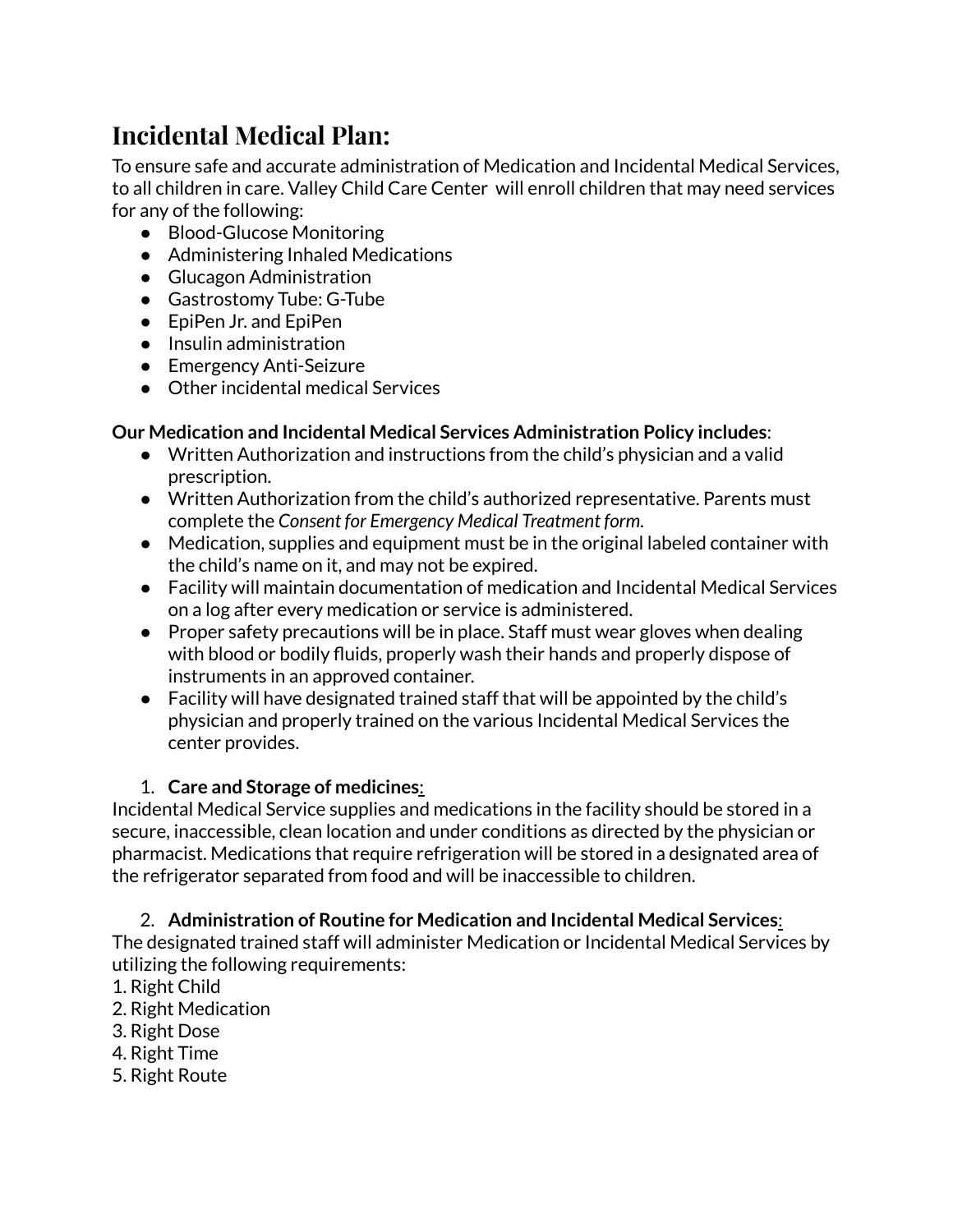3. **Documentation:** Any Medication or Incidental Medical Services routinely administered will be documented on a log by a staff member who administered. Authorized representatives must be informed of each occurrence when their child revived medication or when Incidental medical Services are performed, via the medication log.

#### **Payment Provisions:**

- **Preschool** tuition is due on the 15th of each month for the month following, and payable on the first day of the following month.
- **● Childcare/Afterschool Tuition** is billed on the 15th of each month, for the month prior and payable on the first day of the following month.
- A late fee of \$15.00 will be assessed to all accounts with remaining balances on the first of each month.
- \$20.00 fee will be processed on all returned checks.
- The Children's Program closes at 6pm. For late pick-up time, \$10.00 is charged to bills for each 5 minutes past 6pm.
- **Refunds for preschooltuition** will be issued for:
	- The student will not be attending the following month (since Preschool tuition is billed for the month approaching).
	- Either the Preschool or Childcare program is closed due to COVID-19 related matters.
	- The student must quarantine under Federal or State guidelines, due to COVID-19.
	- The student needs to emergency withdrawal.
- **No Refunds** will be issued for Child Care or After school rates because Child Care rates are not pre-billed.
- Children with outstanding balances on the first **preschool** day of the month may not attend until the bill is paid in full.
- Accounts that are more than 90 days past due may be assigned to a collection agency or other methods of collection.
- The Intermountain Community Center accepts online payment, cash, check and debit/credit card payment options. Online website for payment: myprocare.com. *(Please use the same email addressthat we have on file for you)*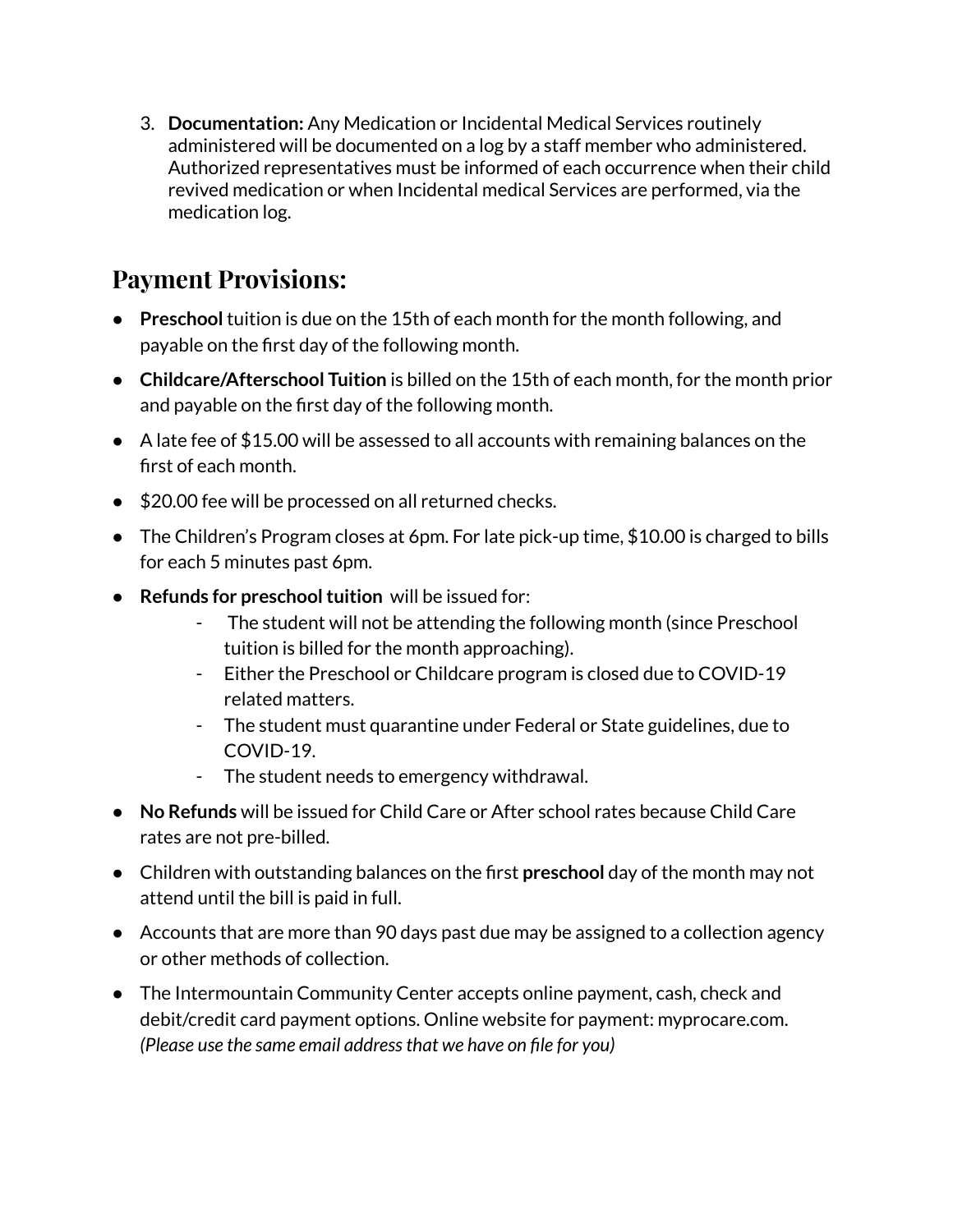# **Meals:**

- In our preschool program, we offer breakfast and morning snack.
- In our after school and childcare program, we offer afternoon snack. In our childcare program, we offer fee based hot lunches provided by Dignity Health Connected Living.
- Hot lunches are \$4.50 per lunch, and reduced lunches are .40.
- Families may qualify for reduced or free lunches by filling out the Meal Benefit Form (offered by the CA Dept. of Education Nutrition Services Division) in the Admission Packet.

## **Modification of Conditions of Service and Payment:**

- Conditions of service may be modified with the approval of the Tri County Community Network's Board and Children's Program Director.
- Payment Provisions may be modified with the approval of Tri County Community Network and Children's Program Director.
- Families will receive a 30-day notice of any childcare, after school or preschool rate changes.

## **Reasons for Termination:**

- If families are not able to comply with Intermountain Community Center's Admission Agreement, services may be terminated.
- Services will cease on the first of the month for any customer with an outstanding balance. Services will not resume until all charges have been paid in full.
- Enrollment may also be terminated if our program is unable to meet the developmental needs of a child.

## **Consent for Walking Field Trips:**

I give permission for the staff of ICC to take my child on short walking field trips away from the center.

| Signature of Parent/Guardian: | Date |  |
|-------------------------------|------|--|
|                               |      |  |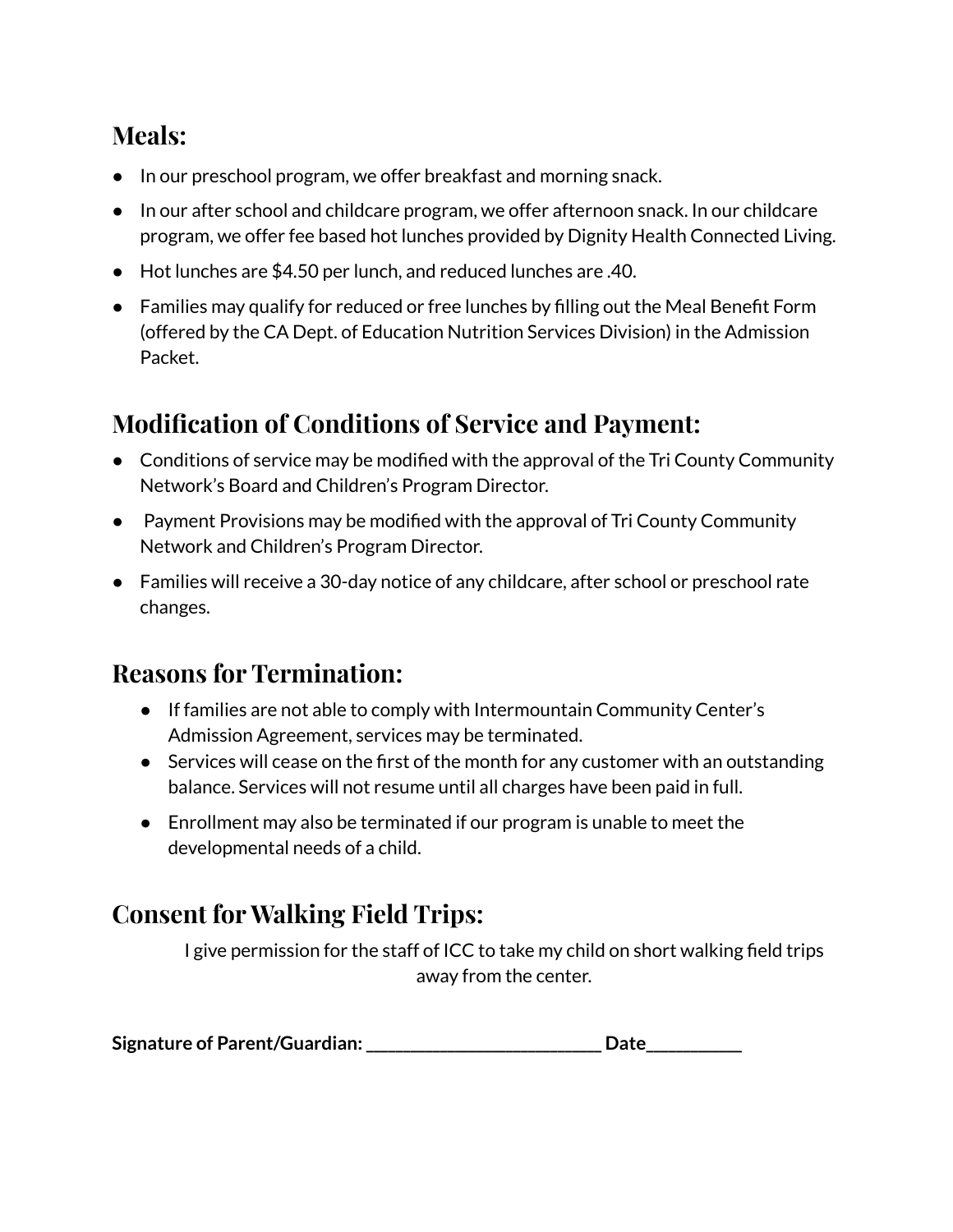## **Consent for ICC Social Media & Pictures:**

I give permission to the ICC staff to take my child's video/photo/image or personally identifiable information for the "ICC Children's Program" Facebook page or "Tri County Community Network Website", burneytccn.org, for promotional services or to keep me updated on my child's daily activities.

| Signature of Parent/Guardian: | Date |
|-------------------------------|------|
|-------------------------------|------|

# **Parent's Rights:**

Parents or Guardians have the right to visit and observe the Children's Program activities at any time during the hours and days of operation. **We welcome and encourage your visits!**

# **Community Care Licensing Rights:**

**101200 Inspection Authority ofthe Department**

(b) The Department has the authority to interview children or staff without prior consent

(1) The licensee shall ensure that provisions are made for private interviews with any children or staff members.

(c) The Department has the authority to inspect, audit, and copy child or childcare center records upon demand during normal business hours. Records may be removed if necessary, for copying. Removal of records shall be subject to the requirements in Sections 101217(c) and 101221(d).

1. The licensee shall ensure that provisions are made for the examination of all records relating to the operation of the childcare center.

(d) The Department has the authority to observe the physical condition of the child(ren), including conditions that could indicate abuse, neglect or inappropriate placement.